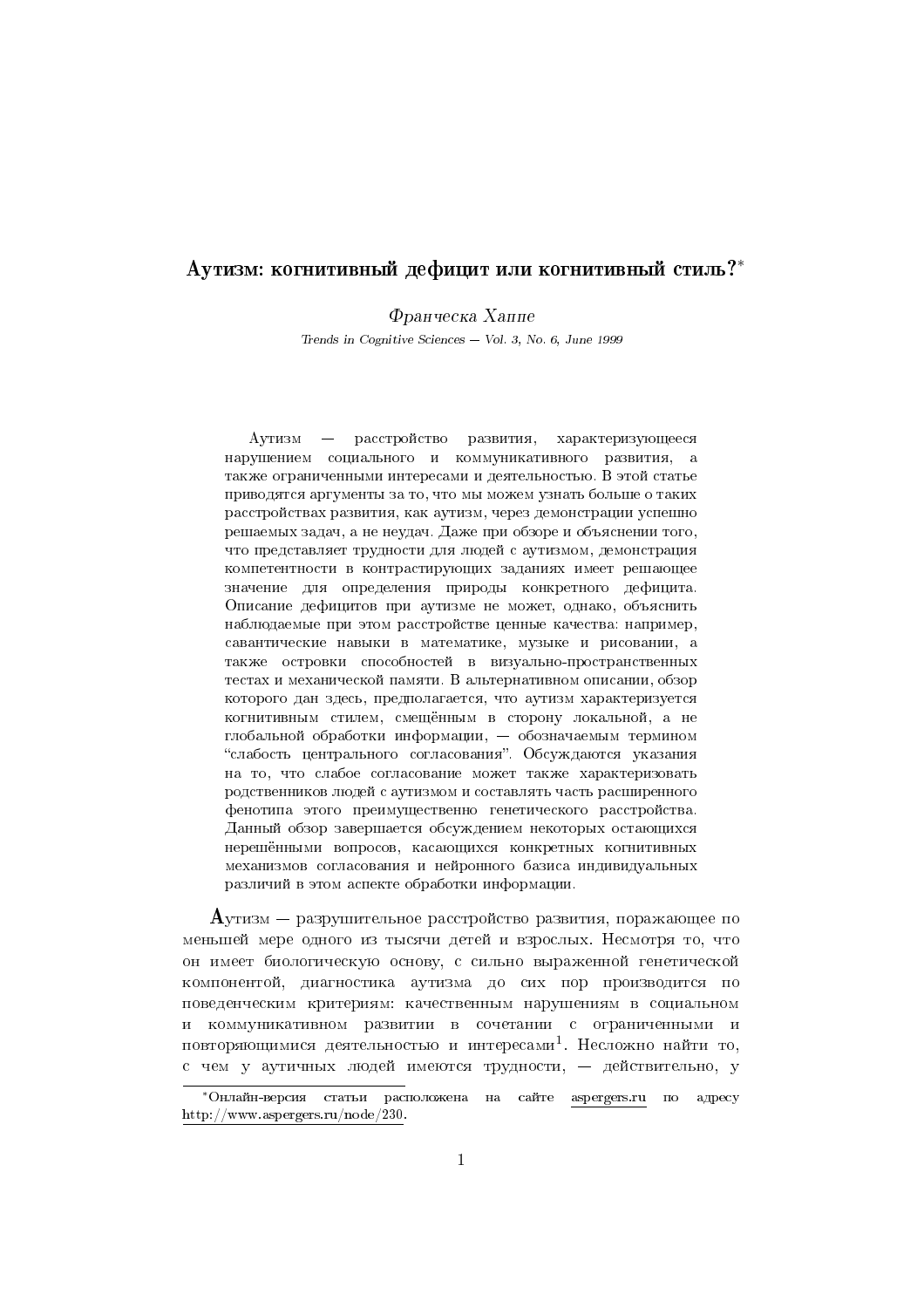большинства аутичных людей также в наличии общие проблемы с обучением и низкий IQ. Тем не менее, в этом обзоре я приведу аргументы за то, что прогресс в понимании данного расстройства и выводы из него по нормальному развитию будут возникать прежде всего из наблюдения за тем, что даётся людям с аутизмом хорошо.

## Понимание сохранных и нарушенных способностей при аутизме

За последние 15 лет был достигнут значительный прогресс в понимании природы социальных и коммуникативных нарушений при аутизме. В первую очередь было замечено, что люди с аутизмом терпят неудачу в представлении психических состояний других людей (и, возможно, собственного) - это дефицит того, что было названо "моделью психического" (см. Врезку 1). Это описание может объяснить, почему у детей с аутизмом имеются такие трудности с такими простыми формами поведения, как совместное внимание, ролевая игра и даже ложь<sup>2</sup>. Тем не менее, эти дефициты и неуспехи в решении ключевых задач, таких как задачи на ложную убеждённость, информативны только тогда, когда рассматриваются в противопоставлении к фону успешно решаемых задач. Понятно, что неуспех в решении (повеленческих) залач неолнозначен в отношении лежащих в основе (когнитивных) дефицитов; ребёнок может провалить тест по любой из множества малоинтересных причин, таких как недостаток мотивации, внимания или понимания задачи. Чтобы выделить причину неуспеха в выполнении задания и вывести альтернативные объяснения, используются тесно связанные с ним контрольные задания. Так, например, проблемы аутистов с пониманием лжи (манипуляция убеждённостями) интересен только по контрасту с успехом в решении контрольных задач, включающих саботаж (манипулятивное поведение)<sup>2</sup>. Это исследование, демонстрирующее как сохранные, так и недостающие социальные навыки, прояснило природу социальных нарушений при аутизме; неверно было бы характеризовать аутизм как недостаток общительности, скорее это расстройство социальной способности специфического рола — представления мыслей.

#### Врезка 1. Модель психического

"Модель психического" обозначает повседневную способность выводить, что другие думают (во что верят, что желают) для объяснения и прогнозирования их поведения. Способность представлять мысли проверяется, по классическому методу, тестами на "ложную убеждённость". Пример: когда Салли оставляет свой мячик в своей корзинке и выходит, Энн перекладывает его в свою коробку; теперь Салли возвращается и ей нужен мяч — где она будет его искать? Верный ответ - в корзинке - базируется на нашем представлении об её ошибочной убеждённости: там, где, как она думает, он находится. Большинство нормально развивающихся четырёхлеток проходят этот тест,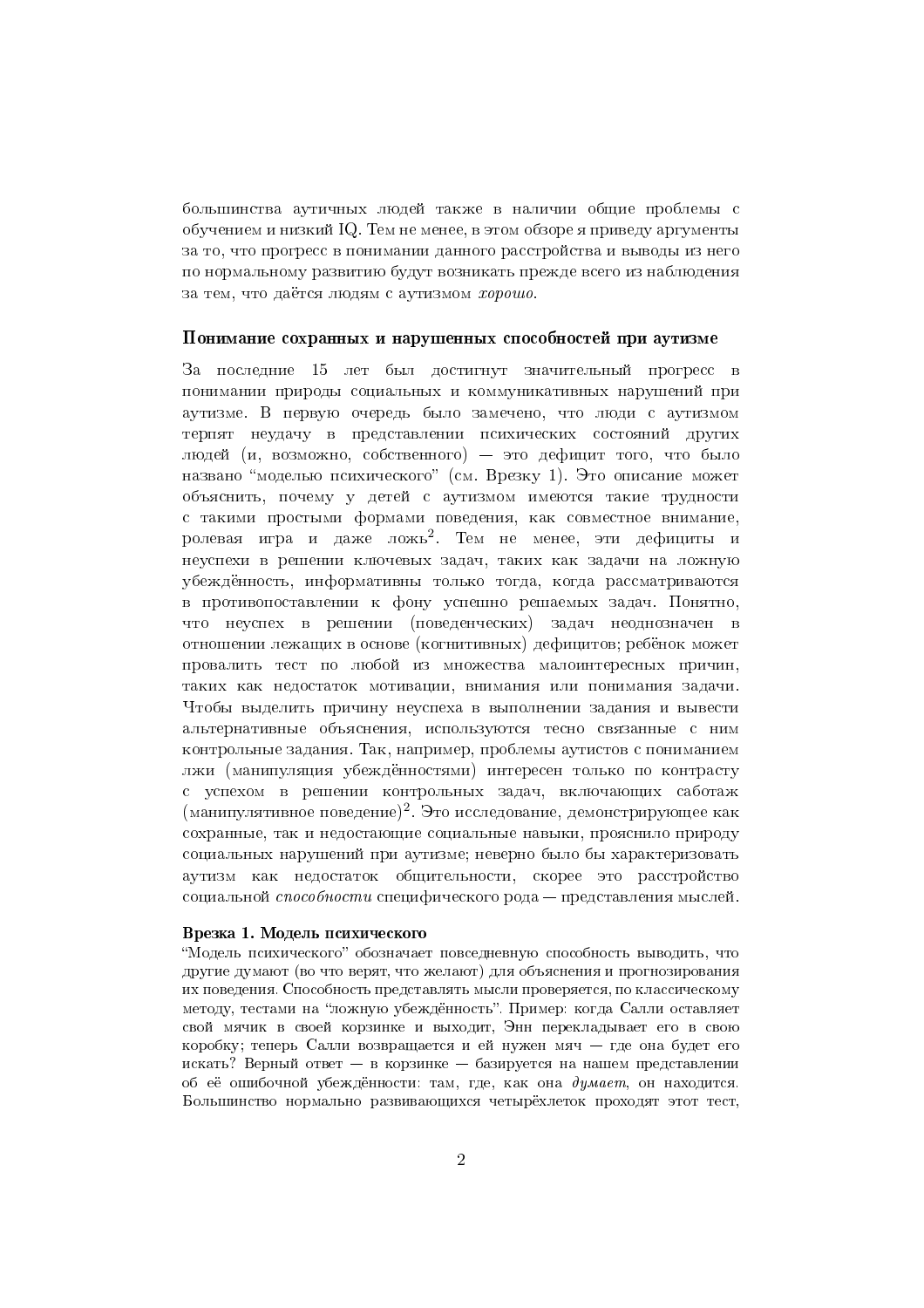однако большинство людей с аутизмом, даже весьма смышлёные подростки с этим диагнозом, отвечают, что Салли будет искать в коробке, там, где мячик находится в действительности. Эта неудача в представлении убеждённости Салли была принята как свидетельство нарушенности модели психического при аутизме (ссылка а).

#### Ссылки

a Baron-Cohen, S., Tager-Flusberg, H., and Cohen, D.J., eds (1993) Understanding Other Minds: Perspectives from Autism, Oxford University Press

Описание аутизма при помощи модели психического дало огромное теоретическиое и практическое продвижение в понимании, узнавании и адресации к социальным и коммуникативным трудностям при этом расстройстве<sup>2</sup>. Оно чётко очерчивает области сохранных навыков, предсказывая дефициты только в заданиях, требующих "считывания сознания". Однако описание с помощью модели психического и в действительности все дефицитарные описания аутизма (например, с помощью исполнительной дисфункции<sup>3</sup>, см. Врезку 2) не в состоянии объяснить, почему люди с аутизмом демонстрируют не только сохранные, но и превосходные навыки в определённых областях. Рассмотрим, например, молодого человека с аутизмом, рисующего как мастер, хотя он не способен застегнуть пальто или сложить пять и пять; или девочку с аутизмом, у которой совершенный слух и которая способна сыграть любую мелодию после однократного прослушивания: или мальчика с аутизмом, который в считанные секунды может сказать вам, на какой день недели выпадает любая дата в прошлом или в будущем<sup>4</sup>. Или, не столь эффектное, однако более распространённое: дети, которые могут собирать паззлы с быстротой молнии, даже вверх ногами; взрослые, которые, несмотря на низкие общие когнитивные способности, могут точно вспомнить дату и время последней встречи с вами 20 лет назад<sup>5</sup>. Как мы можем объяснить эти способности, некоторые из которых находятся не просто на соответствующем возрасту уровне (сами по себе они могут быть сильны в сравнении с моделью психического), а превышают ожидания, базирующиеся на хронологическом возрасте?

## Врезка 2. Исполнительные функции

В имеющем в настоящее время влияние описании аутизма предполагается, что в основе множества социальных и несоциальных нарушений лежит исполнительная дисфункция. "Исполнительные функции" - это общий термин, охватывающий целый диапазон способностей, нужных для управления действиями, особенно действиями в новых условиях. Планирование и мониторинг поведения, побуждение себя к действиям, подавление автоматических действий и удержание информации "на линии" в рабочей памяти - всё это включено в число исполнительных функций. Исполнительные нарушения, предположительно отражающие аномалии лобной доли, предложены для объяснения ограниченного и повторяющегося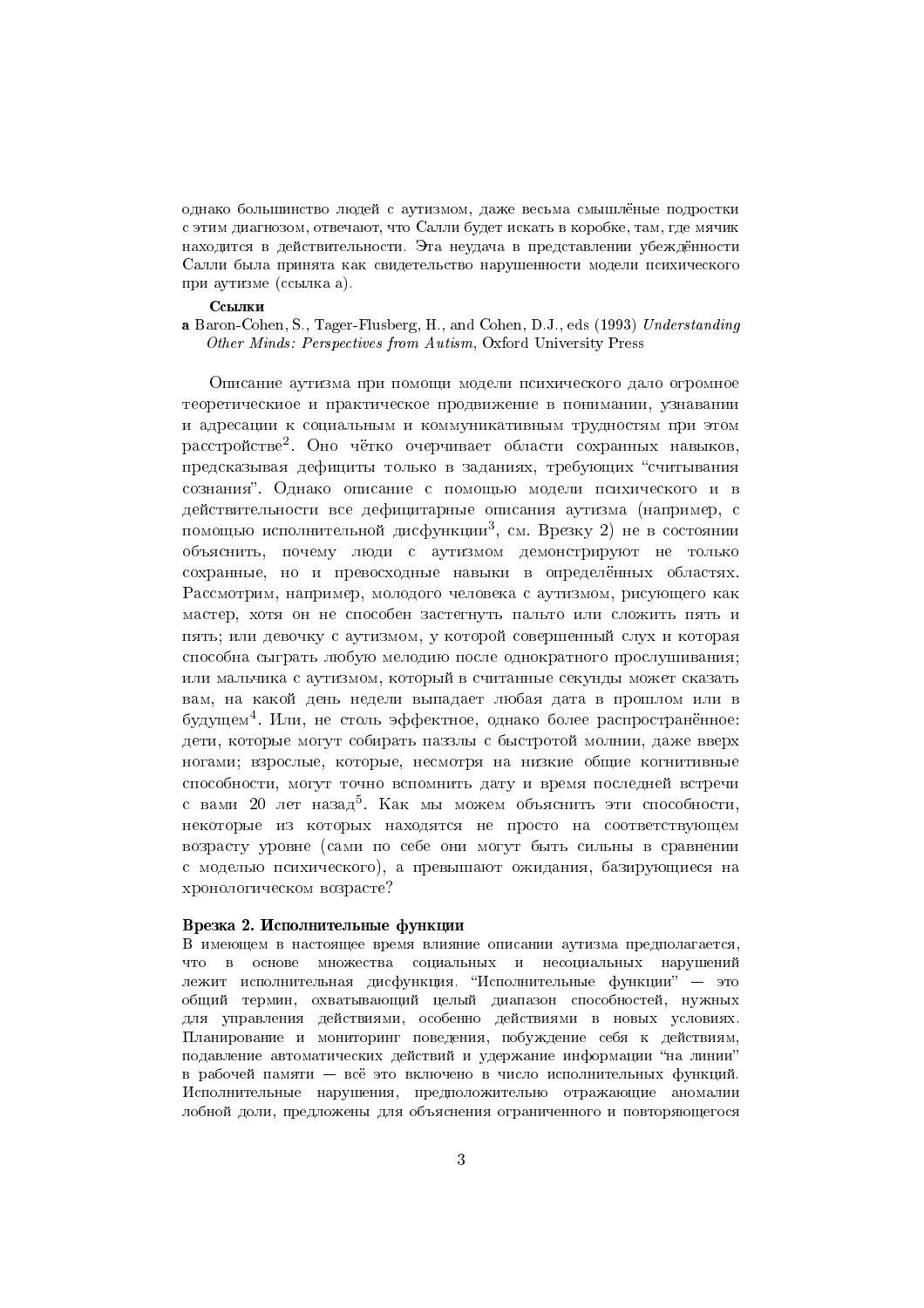поведения при аутизме. В то время как исполнительные нарушения широко распространены при множестве расстройств развития, дефициты в побуждении себя к действиям и планировании проявляются как характерные для аутизма. Существуют споры вокруг возможности повседневной связи между такими нарушениями и социальными дисфункциями и о том, первичны ли проблемы с исполнительным управлением или с моделью психического (ссылка а).

#### Ссылки

a Russell, J., ed. (1998) Autism as an Executive Disorder, Oxford University Press

#### За гранью сохранности навыков: выдающееся исполнение

Савантические навыки в таких общепризнанных областях, как музыка, изобразительное искусство, вычисления и память, распространены у людей с аутизмом в десять раз выше, чем у людей с другими ментальными дисфункциями, встречаясь у людей с аутизмом в одном случае из десяти. Если включить навыки за пределами этих областей. такие как удивительно хорошее собирание паззлов, то подавляющее большинство людей с аутизмом могут быть классифицированы как демонстрирующие некоторые специфические таланты. Как мы можем объяснить эти ценные качества, которые дефициты в модели психического, исполнительных функциях и так далее оказываются не в состоянии описать?

В одном из существующих ныне описаний аутизма предполагается, что скорее отличающийся, а не просто имеющий дефициты разум лежит в основе аутизма. Фрит, под воздействием глубокой веры в то, что ценные качества и дефициты при аутизме могут иметь одно и то же происхождение, выдвинула предположение о том, что аутизм характеризуется слабым "центральным согласованием"<sup>5</sup>. Центральное согласование (IIC) — термин, введённый ею для обозначения обыденной склонности обрабатывать поступающую информацию в её контексте - то есть, увязывать информацию, получая смыслы более высокого уровня. — часто ценой запоминания деталей. Например, как показано в классической работе Бартлетта, суть истории вспоминается легко, тогда как детали с трудом удерживаются в памяти и быстро утрачиваются<sup>6</sup>. Подобным же образом, по крайней мере в некоторых аспектах восприятия, глобальный уровень обработки доминирует над локальными<sup>7,8</sup>. Это предпочтение интеграции и глобальной обработки также характерно и для маленьких детей, и для лиц с умственной отсталостью (без аутизма), которые, в отличие от людей с аутизмом, показывают преимущество при запоминании организованной, а не неупорядоченной информации<sup>9</sup>. И в самом деле, недавние исследования показали, что глобальный уровень обработки информации может доминировать даже у младенцев в возрасте трёх месяцев<sup>10,11</sup>

Фрит предположила, что эта черта обработки информации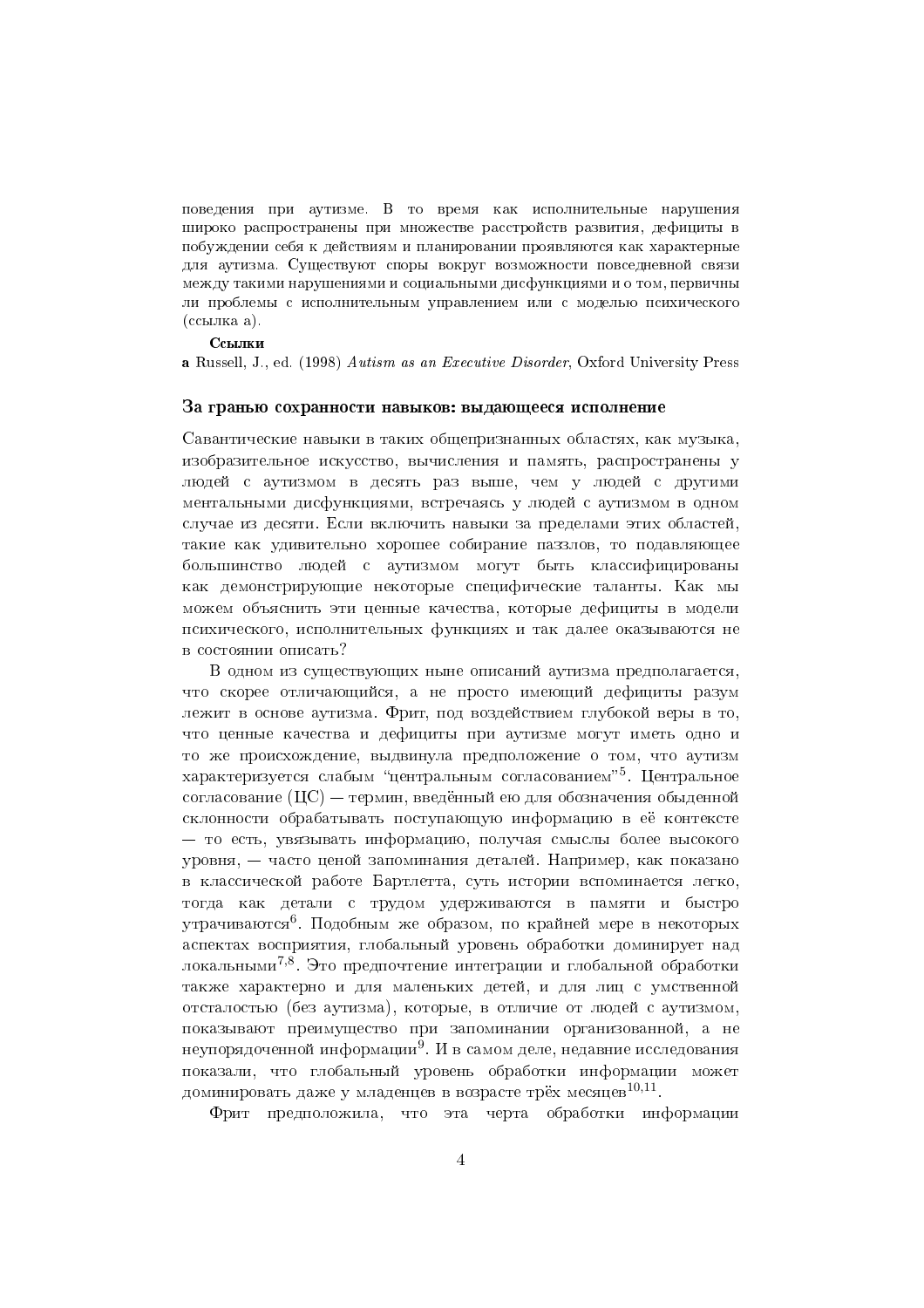человеком нарушена при аутизме и что люди с аутизмом демонстрируют обработку с фокусировкой на деталях, при которой признаки воспринимаются и удерживаются, но ценой глобальной конфигурации и содержащихся в контексте смыслов<sup>5</sup>. Каннер, который дал аутизму имя, комментировал склонность к фрагментарной обработке в связи с характерным для детей сопротивлением изменениям; "... ситуация, лействие, предложение не признаются завершёнными, если они не воспроизводят в точности те элементы, что присутствовали при первой встрече ребёнка с ними"<sup>12</sup>. Действительно, Каннер видел как универсальную черту аутизма "неспособность оперировать целостностью без пристального внимания к составляющим её частям" - описание, сходное с идеей Фрит о слабом ЦС.

Один из наиболее позитивных аспектов замечания Фрит о ЦС - возможность с помощью единственного когнитивного постулата объяснить паттерны отличного и плохого исполнения. Слабость ЦС предсказывает относительно хорошие показатели, когда преимущество даёт внимание к локальной информации (т.е., сравнительно кусочная обработка информации), но плохое выполнение заданий, требующих распознавания глобальных смыслов или интеграции стимулов в контекст. Описание аутизма при помощи ЦС в таком случае лучше характеризуется в терминах когнитивного стиля, а не когнитивного лефинита.

# Слабость центрального согласования: данные по трём уровням обработки информации

В последние годы наблюдение, что дети с аутизмом демонстрируют слабое ЦС, получает эмпирическую поддержку со стороны всё большего числа исслелований. Сфокусированность обработки на леталях была продемонстрирована на нескольких уровнях, обзор которых даётся ниже. Подразделение на перцептуальный, визуально-пространственноконструкционный и вербально-семантический уровни сделано, конечно, в основном для удобства. Интересный вопрос для будущих исследований касается возможности высокоуровневых или идущих сверху вниз воздействий на процессы, являющиеся очевидно периферийными и перцептуальными<sup>13</sup>.

### Перпептуальное согласование

В доведённом до крайности виде наблюдение, что люди с аутизмом не в состоянии интегрировать информацию, предсказывает затруднения с восприятием физического окружения в виде согласованных массивов объектов. Это кажется неправдоподобным; в конце концов, люди  $\mathbf{c}$ аутизмом без труда выстраивают свой путь в физическом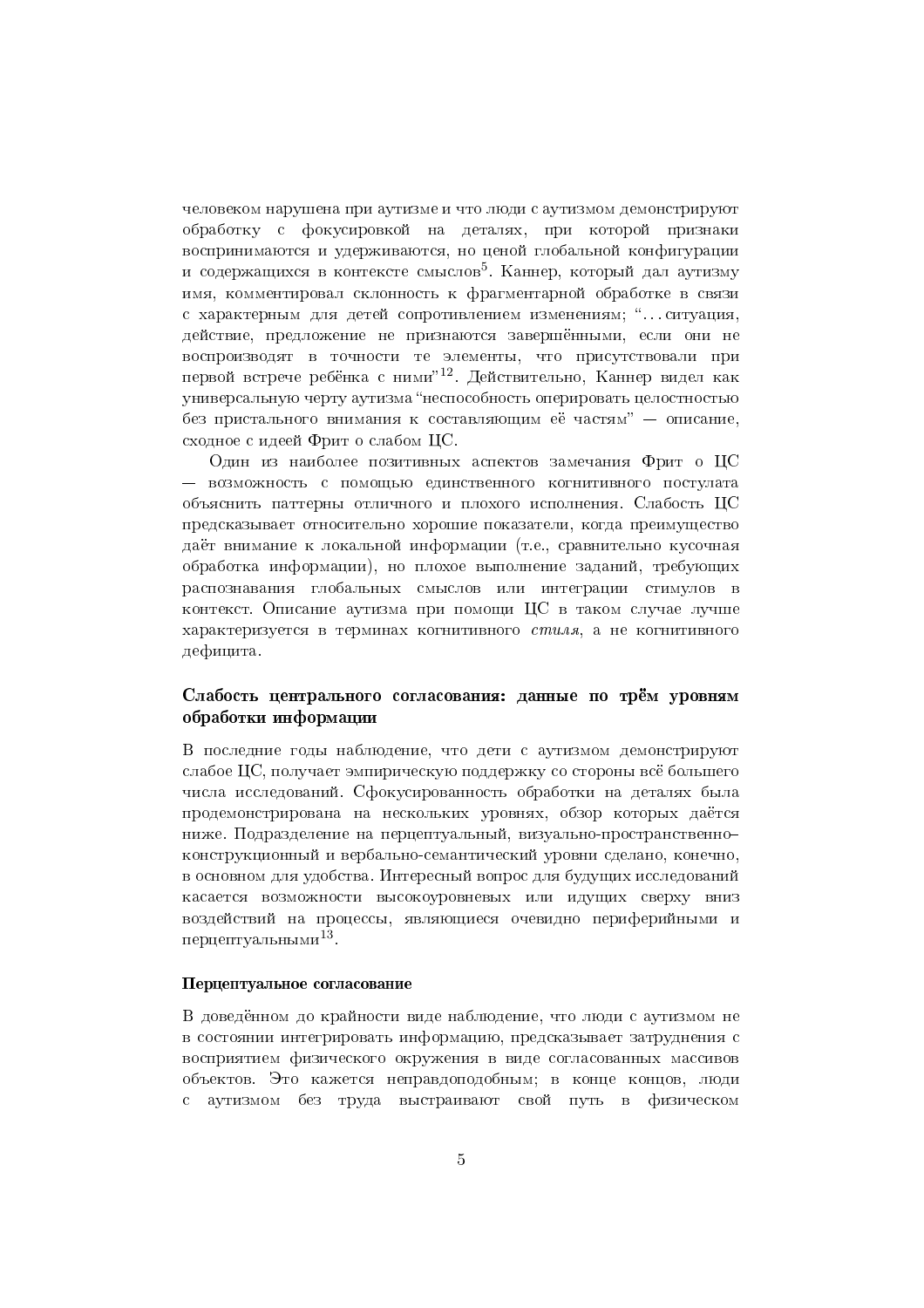мире и кажутся видящими целостные объекты, а не разрозненные поверхности, линии и углы. В целях изучения согласованности на перцептуальном уровне людям с аутизмом (в возрасте 8-16 лет, IQ 40-92) было предложено дать простые суждения о стандартных зрительных иллюзиях из учебников<sup>14</sup>. Логика выбора материала состояла в том, что в некоторых из иллюзий могли анализироваться "полсулная" фигура и индуцирующий контекст<sup>15</sup> (см. рис. 1). Если люди с аутизмом имеют склонность к фрагментарному восприятию и концентрируются на тех частях, о которых требуется составить суждение, без объединения их с окружающим создающим иллюзию контекстом, они должны в меньшей степени поддаваться типичным заблуждениям. Было показано, что так и есть - люди с аутизмом оказались в большей степени способными давать точные суждения об иллюзиях, чем обычные или отстающие в развитии представители контрольной группы. Эта превосходящая способность представляется связанной с мастерством выделения из окружения, поскольку когда фигуры выделялись искусственно (выделение сравниваемых частей цветными линиями; трёхмерность, рис. 1В), контрольная группа выполняла задания столь же аккуратно, как и группа с аутизмом. Группе с аутизмом, однако, искусственное выделение помогало мало. Другие данные насчёт смещения к локальности в восприятии у людей с аутизмом включают пониженный выигрыш от присутствия каноничного паттерна при подсчёте точек<sup>16</sup>, необычно высокую встречаемость абсолютного слуха<sup>17</sup>, сниженную чувствительность к визуально индуцированному движению<sup>18</sup> и пониженный эффект Мак-Гурка (т.е., снижение визуального восприятия по сравнению со слуховым восприятием речи)<sup>19</sup>. Кроме того, фрагментированное восприятие часто описывается в автобиографических сообщениях об аутизме<sup>20</sup>.

## Визуально-пространственно-конструкционное согласование

Изящную демонстрацию слабости согласования дали Ша и Фрит, которые показали, что хорошо задокументированные способности людей с аутизмом в стандартном субтесте кубиков Коса теста Векслера специфически обусловлены способностями к сегментации<sup>21</sup>. Значительный выигрыш при предварительной сегментации рисунка по сравнению с её отсутствием у групп с нормальным развитием и с умственной отсталостью не наблюдался у лиц с аутизмом — что предполагает, что последние воспринимали рисунки в виде составляющих их блоков. Лица как с низко-, так и с высокофункциональным аутизмом также превосходно выполняют Тест замаскированных фигур (ТЗФ), в котором требуется обнаруживать малую форму в большом рисунке<sup>22,23</sup> (см. рис. 3). Слабое ЦС при аутизме также демонстрировалось в исследованиях, в которых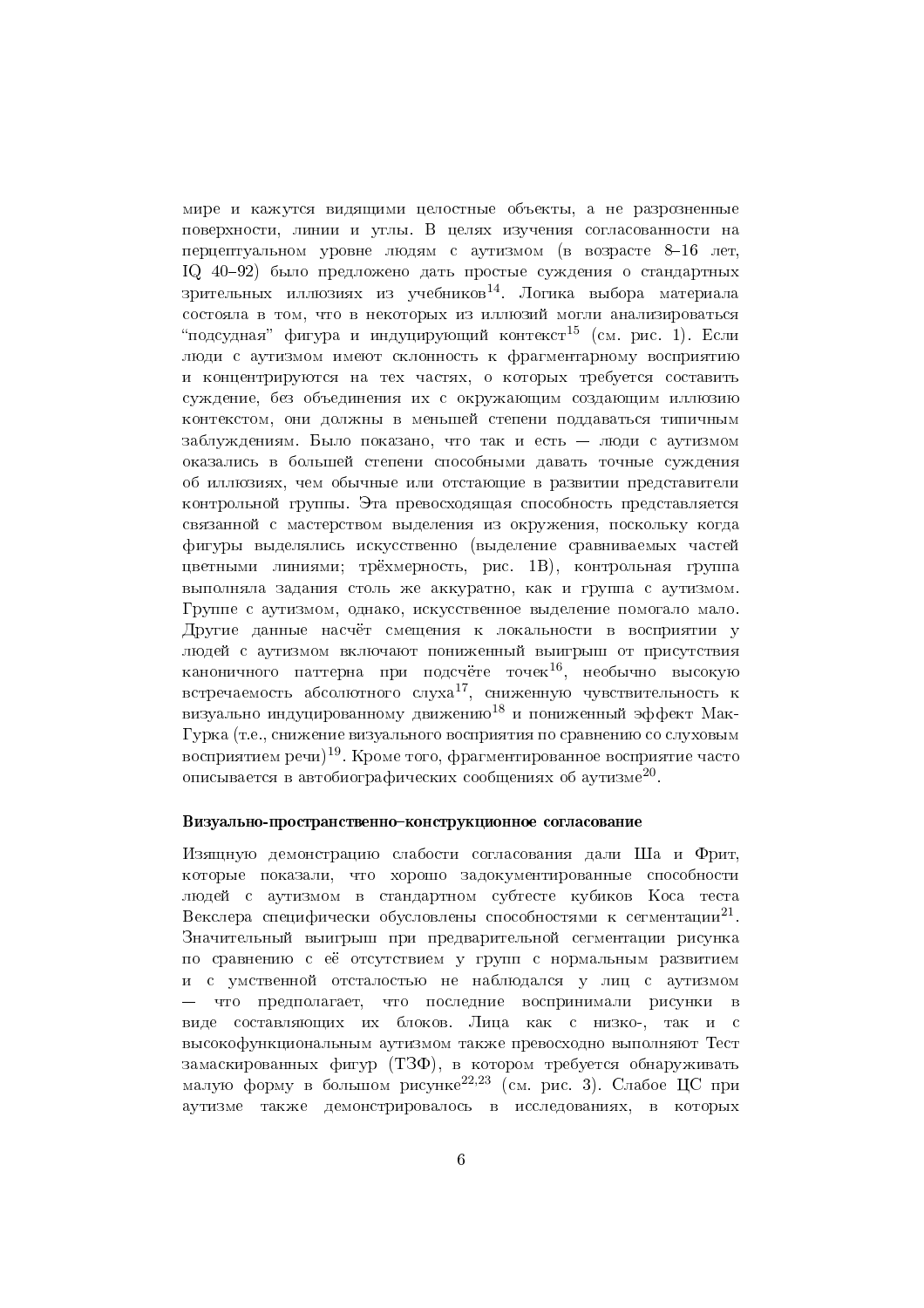показывались хорошее распознавание объектов по деталям, несмотря на плохую связь частей объектов (модифицированный тест Хупера; Т. Джоллифф, диссертация на степень PhD, Кембриджский университет, 1998), стиль рисования деталь за деталью<sup>24</sup> и способности к копированию даже несогласованных в целом ("невозможных") фигур<sup>25</sup>.

## Вербально-семантическое согласование

В одном из нескольких новаторских исследований познавательных способностей при аутизме Гермелин и О'Коннор показали, что люди с аутизмом в тестах на память<sup>9</sup> не получают обычного преимущества от осмысленности. Так, в то время как лица из контрольной группы вспоминали предложения гораздо лучше, чем несвязанные последовательности слов, в группе с аутизмом этот выигрыш значительно уменьшился. В этой работе и в последующих её воспроизведениях<sup>26</sup> предполагается, что люди с аутизмом не используют при запоминании ни семантических связей (принадлежность к той же категории vs. неотсортированные слова), ни грамматических (предложения vs. списки слов). Предварительные указания на слабость центрального согласования также демонстрируются хорошей памятью на слова при плохой на смысл относительно материала рассказов (К. Шеуффген, диссертация на степень PhD, Лондонский университет, 1998) и бедностью выводов, однозначностью и построением повествования (Т. Джоллифф, диссертация на степень PhD, Кембриджский университет, 1998).

Фрит и Сноудинг использовали омографы (слова с одинаковым написанием, но с двумя значениями и двумя произношениями) для изучения применения контекста предшествующей части предложения для выявления смысла и определения произношения<sup>27</sup> (например, "у неё в глазу была большая слеза" (tear); "у неё на платье была большая дырка" (tear)). Если люди с аутизмом имеют слабое ЦС на этом уровне, то чтение предложения может для них быть сродни чтению списка несвязанных слов, а контекст предшествующей части предложения, который позволил бы, руководствуясь значением, избежать двусмысленности, не будет строиться. В первоначальных исследованиях<sup>27,28</sup> и в последующих их воспроизведениях с участием высокофункциональных детей и взрослых<sup>29</sup> люди с аутизмом оказывались не в состоянии использовать контекст предшествующей части предложения для определения произношения омографа. Эти находки заставляют вспомнить описание Каннером его оригинальных случаев: "... читают дети монотонно и рассказ... воспринимается как несвязанные порции, а не как их согласованная общность"<sup>12</sup>. Этот результат особенно интересен с учётом того, что люли с аутизмом (на этих уровнях интеллекта) несомненно способны читать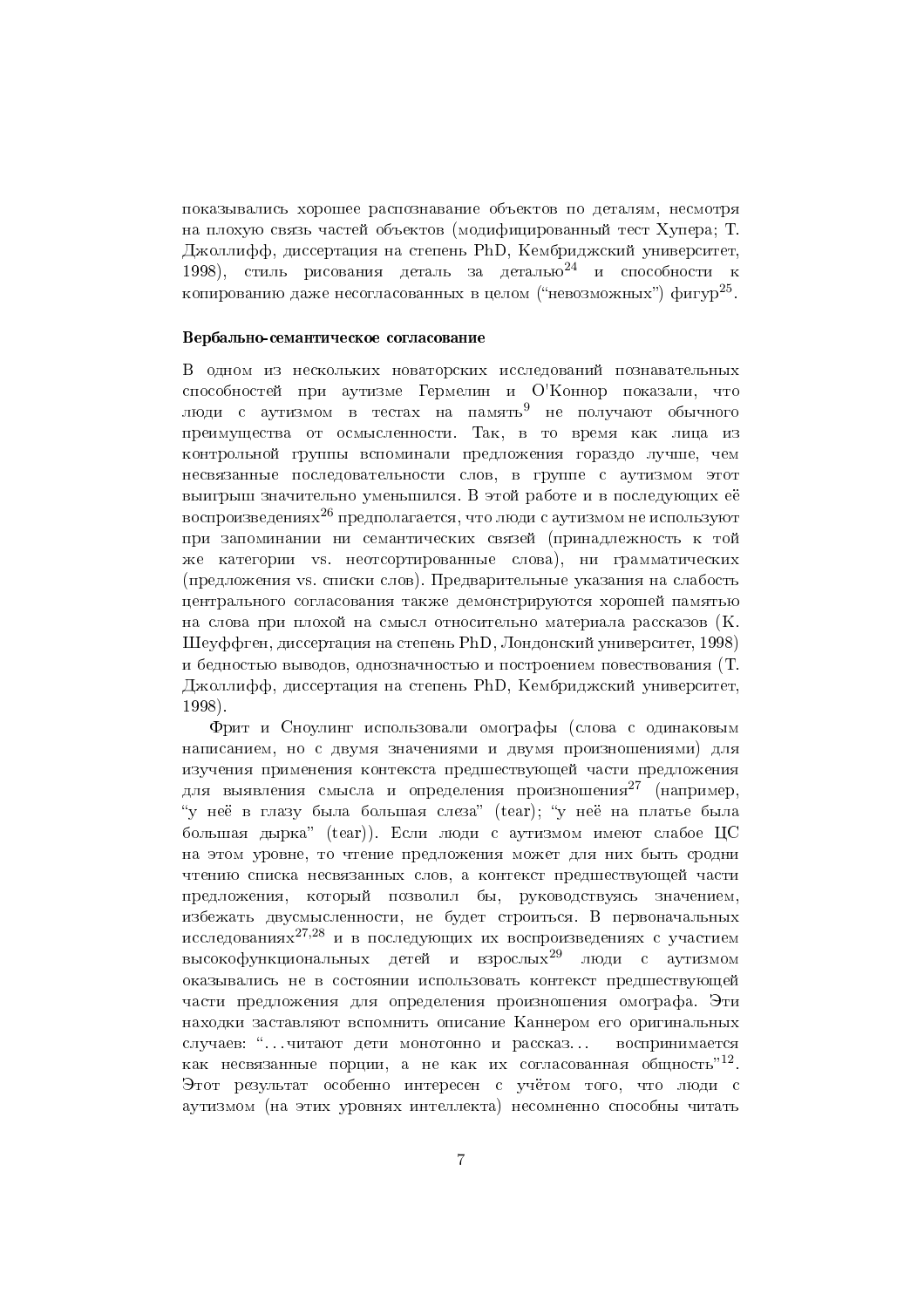осмысленно, когда их явно просят об этом. В самом деле, при инструктировании читать осмысленно различие между группами в задании на омографы исчезает<sup>28</sup>. С учётом этого кажется, что слабое ЦС характеризует спонтанный подход или автоматическую обработку информации, предпочтительную для людей с аутизмом, и, таким образом, когнитивный "стиль" лучше всего отражается в заданиях с открытой постановкой.

## Отрицательные результаты

Так что в целом люди с аутизмом отличаются от групп сравнения, соответствующих по возрасту и способностям, в плане демонстрации относительного внимания к частям и относительного невнимания к целому. Стоит отметить, что люди с аутизмом, как кажется, соединяют свойства единичного объекта (например, цвет и форму в задачах на визуальный поиск)<sup>30</sup>, и понимают назначения единичных слов (в заданиях Струпа)<sup>27,31</sup> и объектов (в заданиях на память)<sup>32,33</sup>. Отличия, похоже, проявляются в соединении слов или объектов, чья согласованность слаба. Кроме того, две парадигмы показали результаты, идущие вразрез с гипотезой слабости центрального согласования. Озонофф с соавторами<sup>34</sup> не смогли обнаружить предсказанного локального преимущества, применяя широко известные иерархические фигуры Навона; при просьбе описать крупные буквы, составленные из более мелких букв, люди с аутизмом демонстрировали обычную склонность обрабатывать в первую очередь глобальную форму и лишь небольшое влияние докальных букв<sup>7</sup>. Однако, как известно, данная паралигма чувствительна к небольшим изменениям в метолологии<sup>8</sup>, и позднее Плейстед, Светтенхам и Рис нашли свидетельства локального преимущества и воздействия локальных стимулов на глобальные в условиях, когда участники должны были делить внимание между локальным и глобальным уровнями, но не в задании на селекцию внимания<sup>35</sup>. О другом идущем в разрез результате сообщили Брайан и Брайсон<sup>36</sup>, которые обнаружили нормальные эффекты смыслов в модифицированном Тесте замаскированных фигур (ТЗФ), хотя они не сумели найти хорошо воспроизводимое превосходство в стандартном ТЗФ, и нет ясности, получаются ли в группах, соответствующих по IQ, отличающиеся результаты. Ясно, однако, что описание при помощи ЦС нуждается в дальнейших исследованиях и уточнениях<sup>25,30</sup>.

#### Согласование и модель психического

На сегодняшний день экспериментальные исследования показывают, что слабое согласование и модель психического до некоторой степени независимы: то меньшинство людей с аутизмом, что проходят тесты на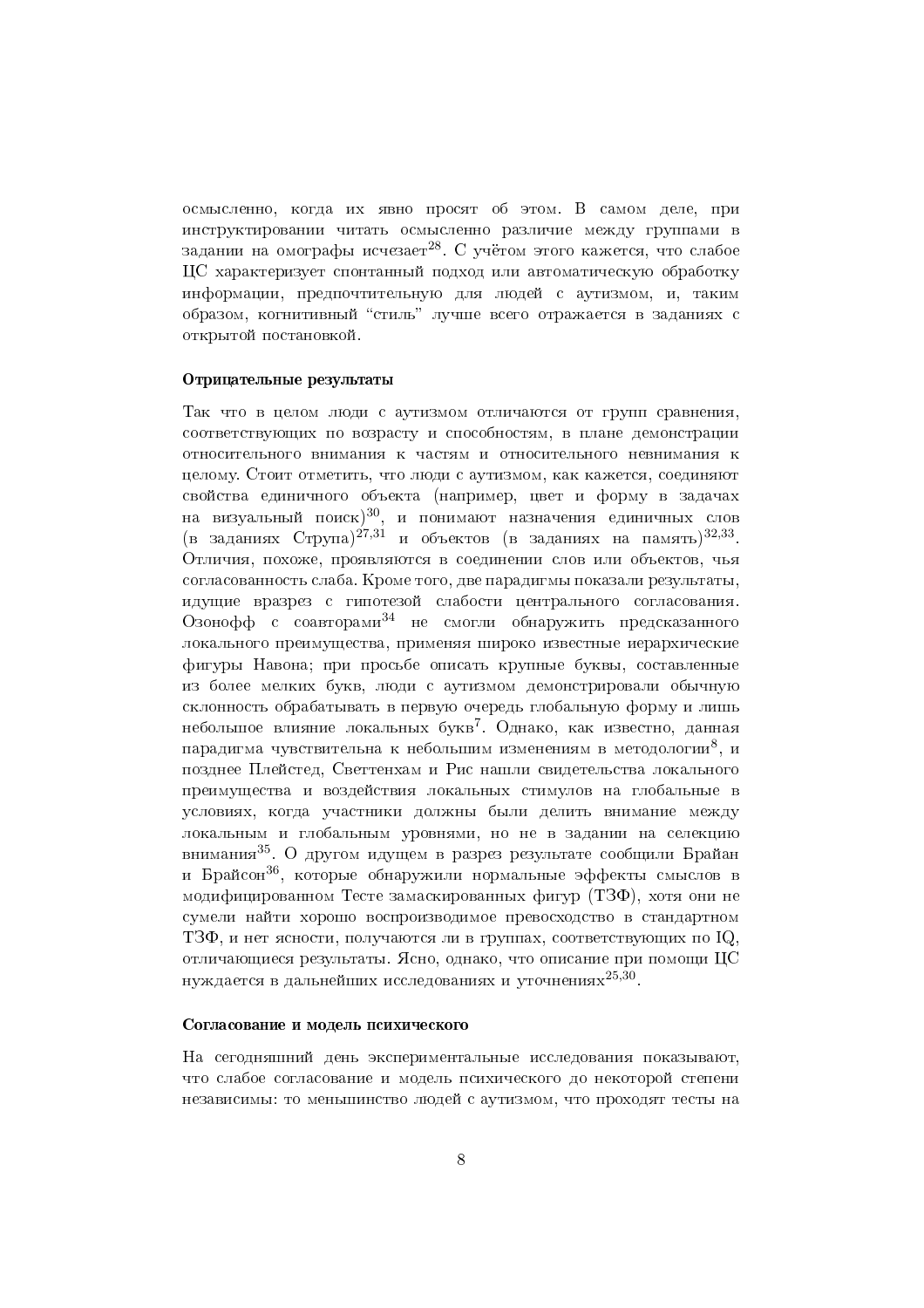модель психического (обычно люди поодарённей и постарше), всё ещё демонстрируют обработку информации с фокусировкой на деталях в заданиях с омографами и превосходство в субтесте кубиков Коса<sup>29,37</sup>. Однако вполне вероятно, что эти два аспекта аутизма взаимодействуют, и неспособность интегрировать информацию в контекст может вносить вклад в каждодневные социальные трудности. Обработка информации по отдельным чертам может играть роль при определённых социальных нарушениях. Восприятие лиц по частям, например (отражающееся в меньшем понижении производительности при перевороте лиц в задачах на узнавание<sup>38</sup>), может повреждать распознавание эмоций<sup>39</sup>.

#### Согласование и савантические навыки

Слабое согласование как когнитивный стиль, может, следовательно, быть способным объяснить ценные аутические качества, а также дефициты, в экспериментальных заданиях. Но может ли оно объяснить другие ставящие в недоумение клинические черты расстройства, такие как высокая частота савантических навыков? Возможно, да - как это может быть проиллюстрировано наводящими на размышления результатами в двух областях. В области музыкального таланта Хитон, Гермелин и Принг продемонстрировали, что музыкально наивные дети с аутизмом значительно лучше, чем соответствующая контрольная группа, выучивают обозначения отдельных звуков (названия нот) способность, лежащая в основе абсолютного слуха<sup>17</sup>. Такеучи и Халс в обзоре проведённых к настоящему времени исследований заключили. что абсолютному слуху можно научить большинство нормально развивающихся детей до возраста шести лет, после которого "общее развитие сдвигается от восприятия индивидуальных черт к восприятию соотношений между чертами, делая приобретение [абсолютного слуха] трудным или невозможным" (ссылка 40, стр. 345). Если люди с аутизмом демонстрируют всеобъемлющий и устойчивый сдвиг в локальную обработку, это могло бы объяснить высокую частоту абсолютного слуха и превосходящую способность выучивать соответствие нот и их названий в более позднем возрасте.

В области таланта к рисованию также проявляется то, что экстраординарные способности некоторых людей с аутизмом отражают стиль обработки информации с фокусировкой на деталях. Моттрон и Бельвилль представили исследование случая художника с аутизмом, чей метод создания произведений характеризуется скорее развитием одной смежной детали к следующей, чем более типичным **OT** набрасыванием контуров с последующим уточнением<sup>24</sup>. Во множестве заданий (например, на копирование невозможных фигур) этот человек показал фрагментарное восприятие и уклон в сторону локальной обработки информации. Принг, Гермелин и Хиви, которые тестировали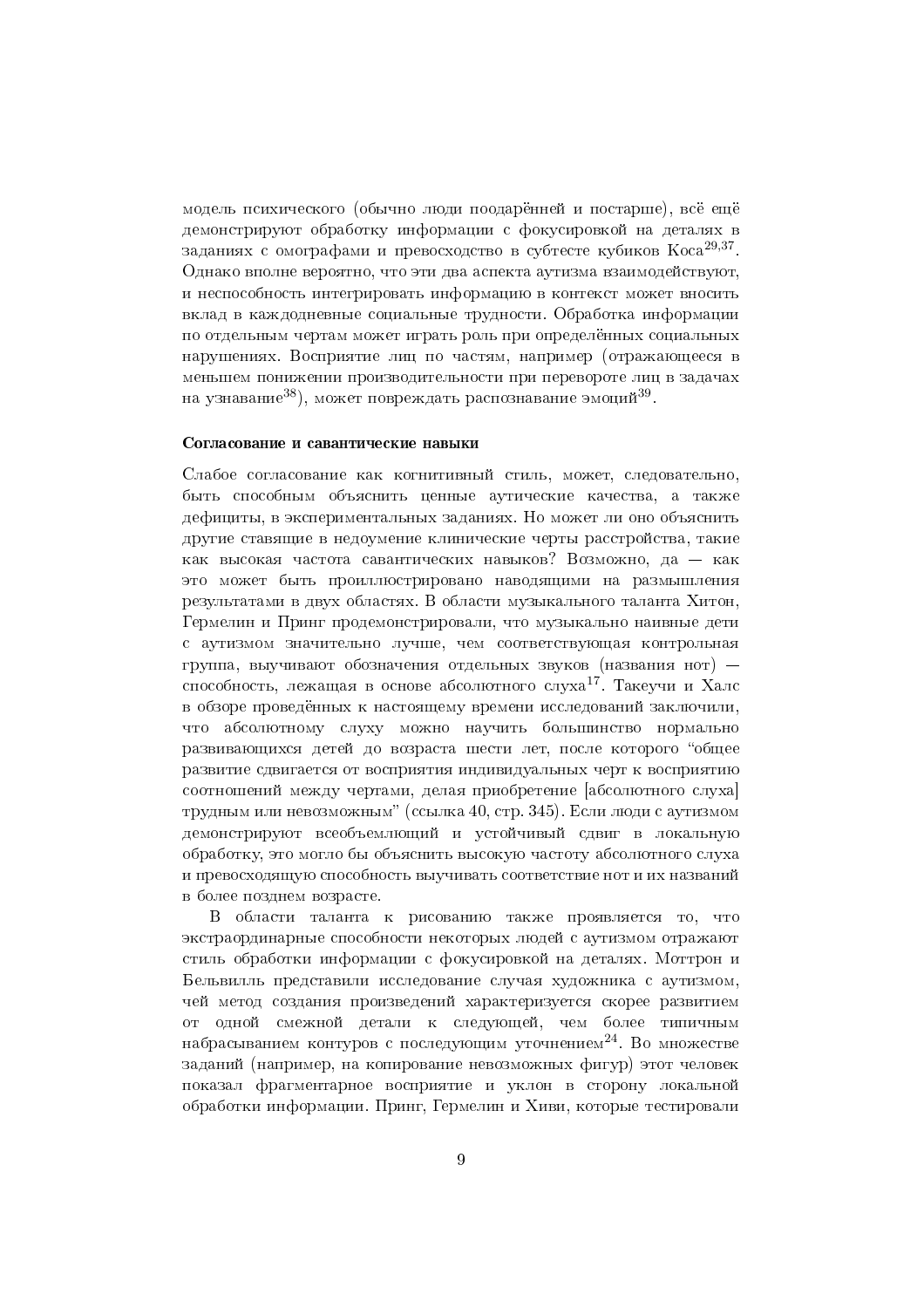обработку часть-целое (используя модифицированные задания на кубики Koca) у детей с аутизмом и у нормально развивающихся детей с художественным талантом и без него, сделали вывод, что "при аутизме имеется способность видеть целое в терминах частей, а не единого гештальта" [ссылка 41, стр. 1073] - и что эта способность может являться общей характеристикой людей с наклонностями к рисованию, как с аутизмом. так и без.

# Центральное согласование: нормальная вариация по когнитивному стилю?

Поскольку слабое ЦС даёт как преимущества, так и недостатки, можно придти к мысли, что данный баланс (между предпочтениями частей и пелого) близок к когнитивному стилю - стилю, который может варьироваться в обычной популяции. Может, предположительно, существовать нормальное распределение по когнитивному стилю от "слабого" ЦС (с предпочтением обработки частей - хорошим считыванием доказательств, к примеру) к "сильному" (с предпочтением обработки целого — например, хорошей памятью на суть). Свидетельства нормальных индивидуальных отличий в обработке информации — локальная vs. глобальная — от младенчества<sup>42</sup>, через детство<sup>43</sup> и во взрослом возрасте<sup>44</sup> существуют, но разрознены. Сообщается о различиях между полами в заданиях, которые, как думают, схватывают локальность vs. глобальность обработки информации<sup>45</sup>, хотя в этих исследованиях обычно имеется смешанный тип её обработки (локальная vs. глобальная) и её сферы (визуальнопространственная vs. вербальная). Возможность различий между полами представляет интерес в связи с аутизмом, при котором лемонстрируется очень высокое отношение числа мужчин к числу женщин, особенно на высокоспособном конце аутического спектра. Может, нормальное распределение по согласованию у представителей мужского пола сдвинуто в сторону слабого согласования и обработки информации локальной или по чертам? Возможно, на крайнем по слабости согласования конце континуума когнитивного стиля есть область повышенного риска аутизма - лица, попадающие на этот крайний конец, могут быть предрасположены к развитию аутизма, если им, к тому же, достаточно не повезло страдать социальными дефицитами (нарушением модели психического), видимыми при этом расстройстве.

#### Врезка 3. Интеграция информации в мозгу

В течении длительного времени ответственным за глобальную, интегративную и контекстно-зависимую обработку информации считалось правое полушарие. Лица с приобретёнными повреждениями правого полушария демонстрируют на визуально-пространственно-конструкционных дефициты задачах: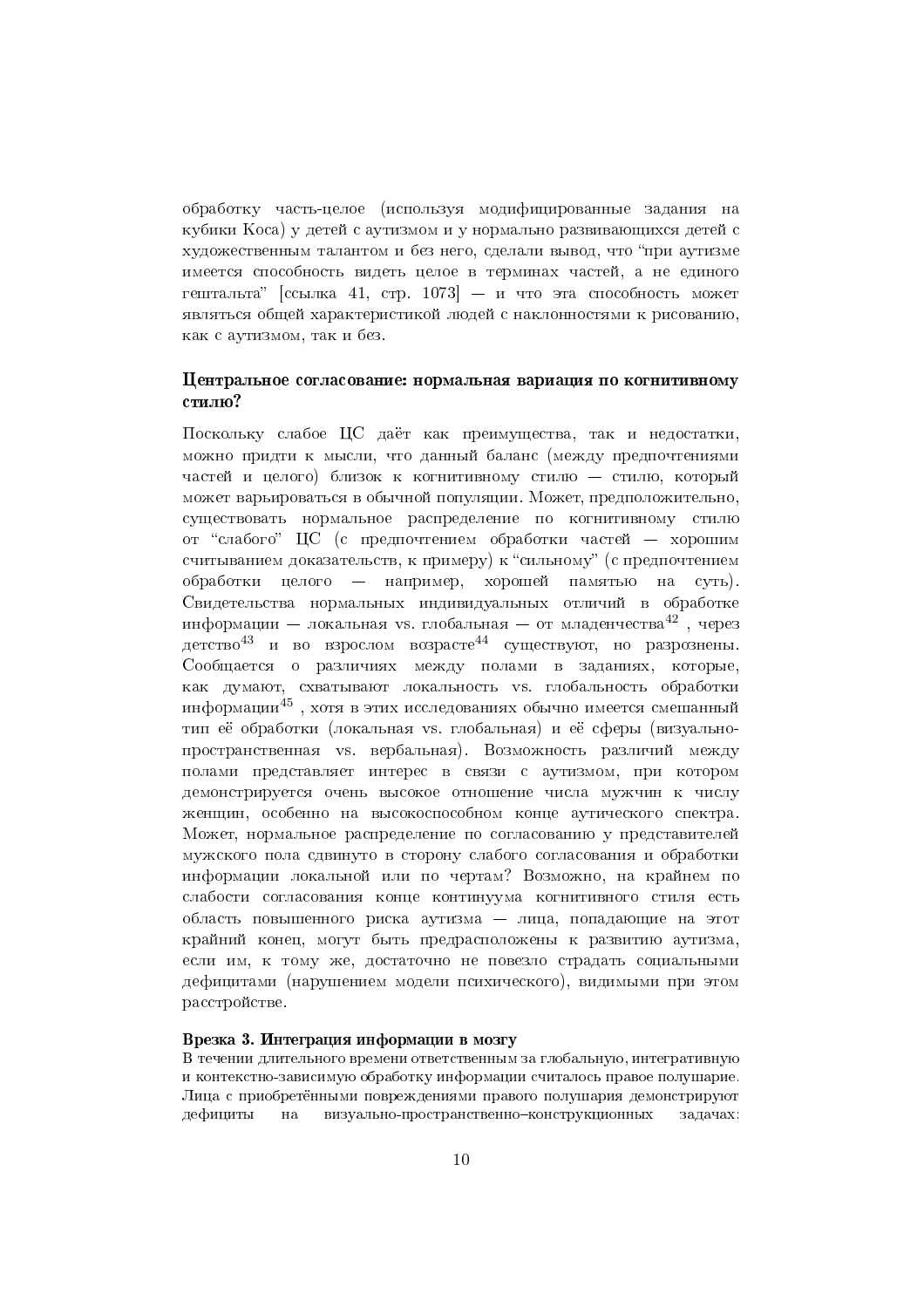удержание деталей, но утрату глобальной конфигурации (ссылка а). Рассуждения таких пациентов также становятся кусочными, сопровождаясь трудностями с увязыванием вербальной информации и извлечением сути (ссылка b). Работы по функциональным визуализациям также свидетельствуют о роли областей правого полушария в конфигурационных процессах. Финк с соавторами, используя фМРТ, обнаружили активизацию правой медиальной затылочно-височной извилины при внимании к глобальным аспектам иерархического рисунка (например, букве "Н", составленной из букв "S") и активизацию левой нижней затылочной при локальной фокусировке внимания (ссылка с). Электрофизиологические исследования, к тому же, свидетельствуют о повышенной активности правого полушария на глобальных (в противоположность локальным) задачах  $(c$ сылка d).

Поскольку люди с аутизмом демонстрируют кусочную обработку информации, а также повторяющееся стереотипное поведение (в норме подавляемое активностью в областях правого полушария; ссылка е), есть соблазн поискать источники аутизма среди правополушарных аномалий. На сегодняшний день, однако, имеется сравнительно мало убедительных данных о локализованных и конкретных структурных повреждениях. К настоящему времени по крайней мере в одном из исследований визуализаций мозга были найдены аномалии правого полушария у (трёх) лиц с высокофункциональной формой аутизма, синдромом Аспергера (ссылка f). Однако, также сообщались сведения о повреждениях в лимбической, фронтальной и мозжечковой областях - и нет никакой ясности, какие аномалии специфичны и универсальны при аутизме (ссылка g).

## Ссылки

- a Robertson, L.C. and Lamb, M.R. (1991) Neuropsychological contribution to theories of part/whole organization *Cognit. Psychol.* 23, 299-330
- **b** Benowitz, L.I., Moya, K.L. and Levine, D.N. (1990) Impaired verbal reasoning and constructional apraxia in subjects with right hemisphere damage Neuropsy $chologia 23, 231 - 241$
- c Fink, G.R. et al. (1997) Neural mechanisms involved in the processing of global and local aspects of hierarchically organized visual stimuli Brain 120, 1779-1791
- d Heinze, H.J. et al. (1998) Neural mechanisms of global and local processing: a combined PET and ERP study *J. Cogn. Neurosci.* 10, 485-498
- e Brugger, P., Monsch, A.U. and Johnson, S.A. (1996) Repetitive behavior and repetition avoidance: the role of the right hemisphere J. Psychiatry Neurosci.  $21,53 - 56$
- f McKelvey, J.R. et al. (1995) Right-hemisphere dysfunction in Asperger's syndrome J. Child Neurol. 10, 310-314

**g** Frith, U. (1997) The neurocognitive basis of autism Trends Cognit. Sci. 1, 73-77

# Центральное согласование и расширенный фенотип аутизма

В качестве когнитивного стиля, а не дефицита, слабое ЦС — интересный претендент на тот аспект аутизма, который передаётся генетически и характеризует родственников лиц с аутизмом. Мы в настоящее время сравниваем когнитивные стили у родителей детей с аутизмом,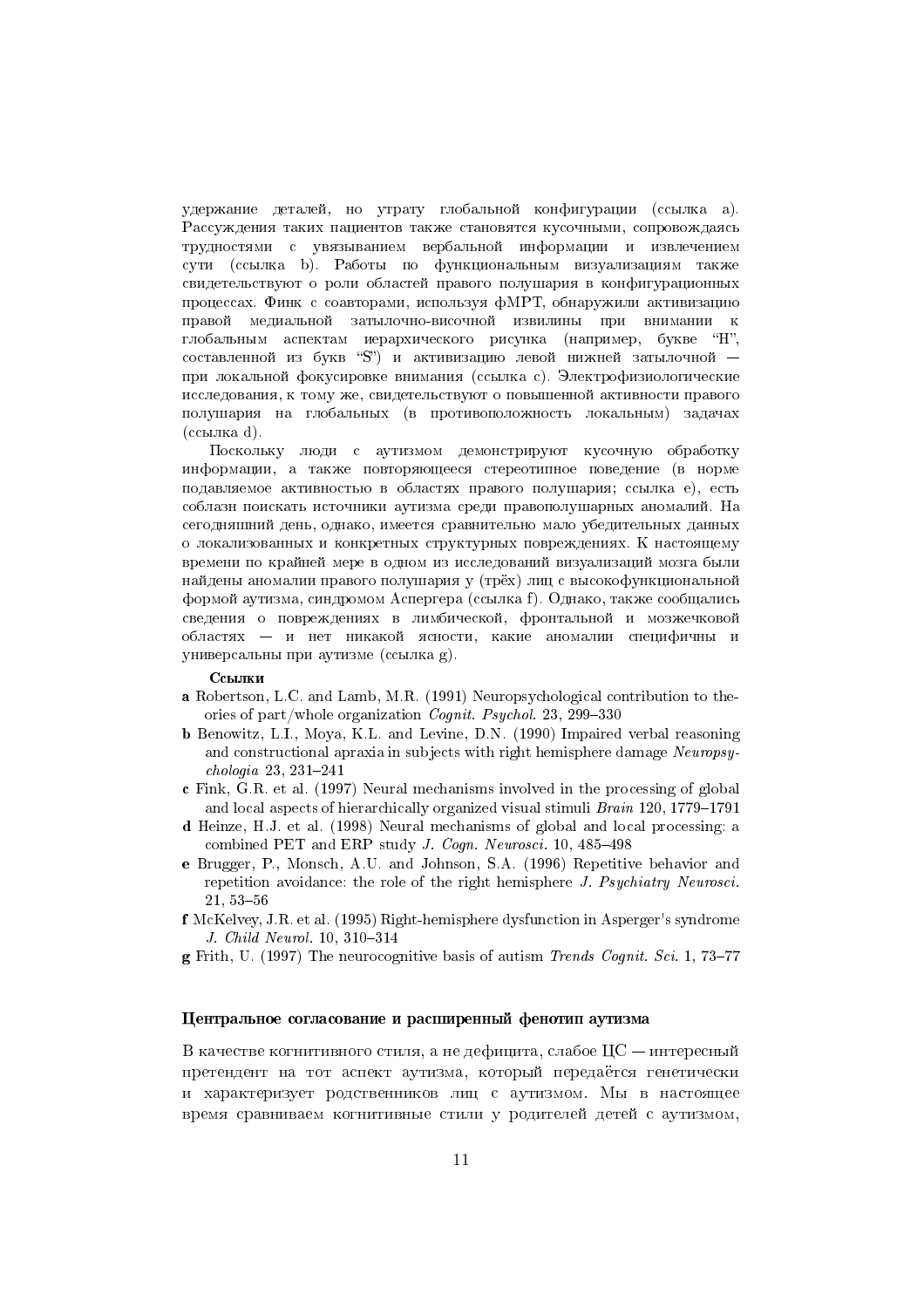с дислексией и без расстройств развития (Ф. Хаппе, Дж. Брискман и У. Фрит, неопубликованные данные). Предварительные результаты показывают, что родители и, в особенности, отцы детей с аутизмом демонстрируют существенное превосходство в выполнении заданий, в которых предпочтительна локальная обработка информации: им отлично даются и ТЗФ, и (несегментированные) кубики Коса, и точные суждения о зрительных иллюзиях. Они также с большей вероятностью, чем отцы из других групп, дают локального характера завершения таких неоконченных предложений как "У моря вкус соли и..." ("... перца"). Во всех этих аспектах они напоминают людей с аутизмом, однако для этих отцов их сфокусированный на деталях когнитивный стиль, как правило, является ценным качеством, а не дефицитом. Эти результаты хорошо согласуются с работой Барона-Коэна и коллег, в которой показывается, что родители детей с аутизмом быстры на ТЗФ<sup>46</sup> и избыточно представлены в таких профессиях как инженерное дело<sup>47</sup> (см., однако, контраргументы от Джаррольда и Раута<sup>48</sup>). Однако, в то время как Барон-Коэн и др. объясняют свои результаты в терминах превосходной "народной физики" (интуитивное понимание физических систем), гипотеза слабого ЦС предсказывает, что люди с аутизмом и их родственники будут характеризоваться искусностью только в тех механических системах, в которых даёт преимущество фокусировка на деталях. Слабость ЦС также простирается за пределы визуально-пространственной области и предсказывает кусочную обработку информации в вербальных задачах (см. выше), не описываемую просто превосходной "народной физикой".

## Направления будущих исследований

К описанию при помощи ЦС остаётся много вопросов, не последние из которых относятся к установлению когнитивного и нейронного механизмов согласования. Следует ли нам думать о едином, централизованном механизме интеграции информации от различных модулей или систем в смыслы более высокого уровня? Или же пентральное согласование следует рассматривать как свойство каждой из подсистем, установку по сравнительному приоритету глобальной или локальной обработки информации, повторяемую в мозгу? Этот вопрос может быть решён через наблюдения согласований у разных индивидов во многих областях, как внутри их, так и между ними — предсказывает ли, например, степень согласования на вербальных задачах степень согласования на визуально-пространственных задачах? Также подсказки по единству либо распределённости мозгового базиса ЦС могут дать нейропсихологические повреждения и изучение изображений мозга (см. Врезку 3).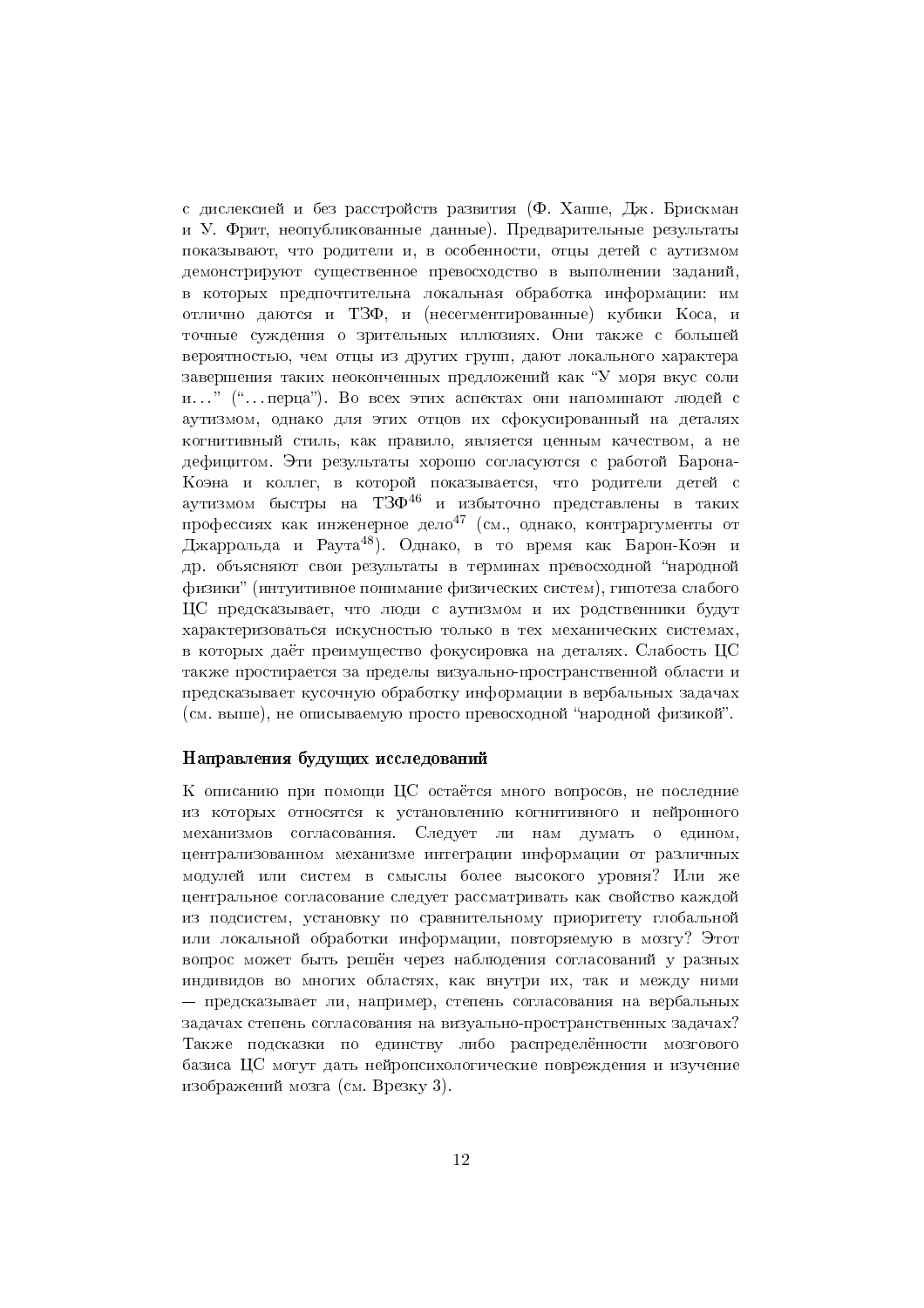#### Нерешённые вопросы

- Является ли слабое либо сильное согласование когнитивным стилем, проникающим во все уровни и области обработки информации? Какова траектория его развития?
- Что является нейронным базисом индивидуальных различий между локальной и глобальной обработкой информации?
- Существуют ли половые различия в согласовании, не зависящие от области (вербальной/визуальной)?
- Находятся ли люди с аутизмом в нормальном континууме по согласованию, или же существуют качественные различия в обработке ими информации, глобальная vs. локальная?
- Какова связь между центральным согласованием и исполнительными функциями?
- Является ли крайне слабое центральное согласование специфичным для лиц с аутизмом или же оно характеризует и другие клинические группы (например, с синдромом Вильямса)?

Маловероятно, однако, что аутизм покажет себя как результат повреждения, ограниченного одной областью мозга, - и как раз идея о ЦС предполагает диффузные различия в мозговой организации. Одно из интригующих открытий в этом отношении состоит в том, что у некоторых людей с аутизмом имеется более крупный или более тяжёлый мозг, чем в группе сравнения, с уплотнённой упаковкой клеток в некоторых регионах<sup>49</sup>. Возможно, это отражает аномалию числа нейронов, предположительно из-за сбоя в удалении лишних при развитии мозга. Работа избыточных нейронов, в свою очередь, может вести к неудаче в обработке информации для выявления сущности - другими словами, к недостаточности управления в целях когнитивной экономии как результату увеличенной ёмкости поэлементной обработки. Коэн представил численную модель аутизма, в которой недостаток обобщения возникал как результат увеличения числа элементов<sup>50</sup> — интересный пример того, как численный анализ может взаимодействовать с нейроанатомическими данными и психологической теорией, помогая разрешить загадку аутизма. Интригует мысль о том, что когнитивный стиль слабого согласования при аутизме, с сопутствующими ему ценными качествами и дефицитами, может явиться результатом "слишком богатого выбора" на нейронном уровне.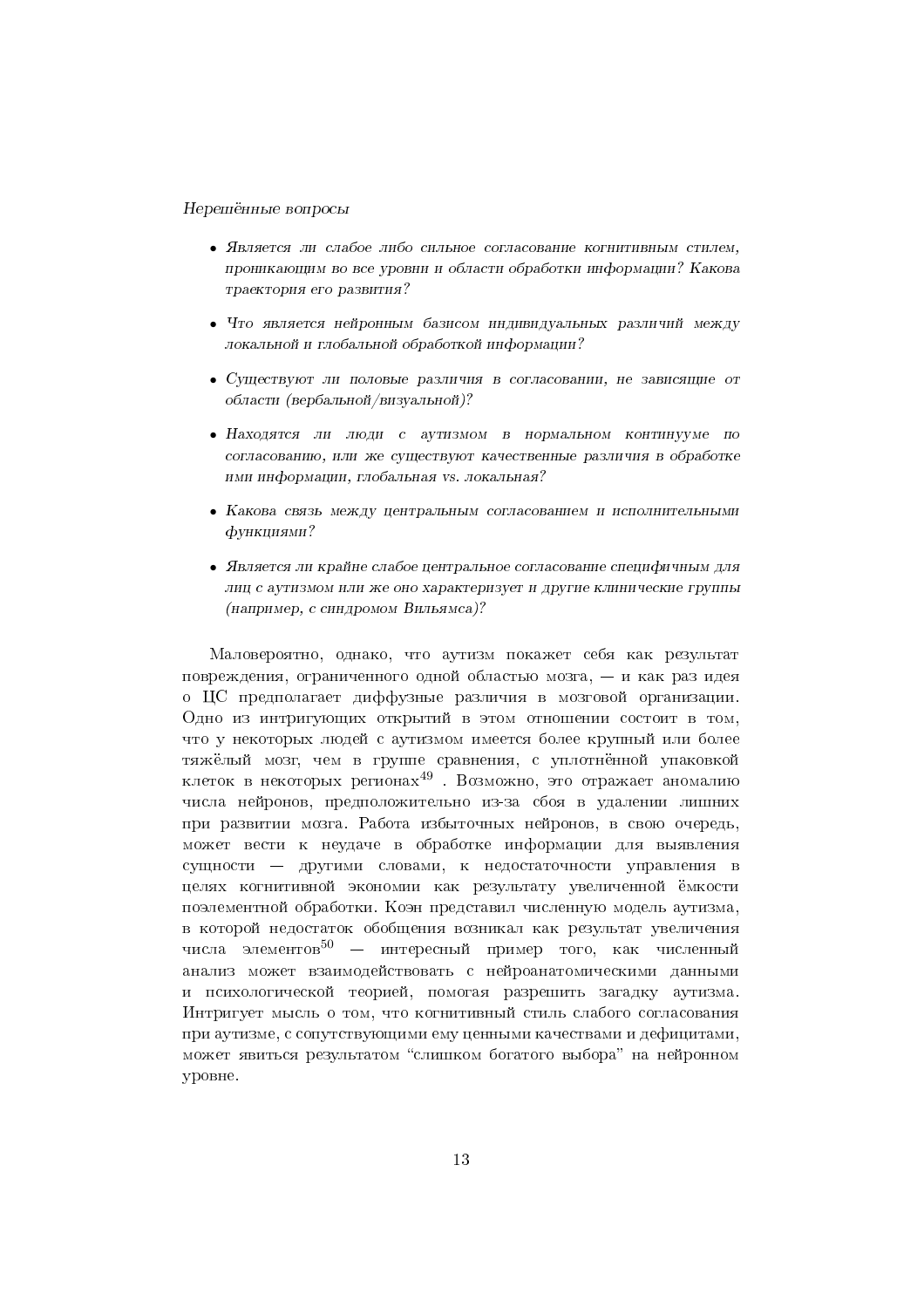#### Ссылки

- 1 American Psychiatric Association (1994) Diagnostic and Statistical Manual of Mental Disorders, 4th edition (DSM-IV), American Psychiatric Association
- 2 Baron-Cohen, S., Tager-Flusberg, H. and Cohen, D.J., eds (1993) Understanding Other Minds: Perspectives from Autism, Oxford University Press
- 3 Russell, J., ed. (1998) Autism as an Executive Disorder, Oxford University Press
- 4 Treffert, D.A. (1988) The idiot savant: a review of the syndrome Am. J. Psychiatry 145. 563-572
- 5 Frith, U. (1989) Autism: Explaining the Enigma, Blackwell Science
- 6 Bartlett, F.C. (1932) Remembering: a Study in Experimental and Social Psychology, Cambridge University Press
- 7 Navon, D. (1977) Forest before trees: the precedence of global features in visual perception Cognit. Psychol. 9, 353-383
- 8 Kimchi, R. (1992) Primacy of wholistic processing and the global/local paradigm: a critical review Psychol. Bull. 112, 24-38
- 9 Hermelin, B. and O'Connor, N. (1967) Remembering of words by psychotic and subnormal children Br. J. Psychol. 58, 213-218
- 10 Bhatt, R.S., Rovee-Collier, C. and Shyi, G.C.W. (1994) Global and local processing of incidental information and memory retrieval at 6 months J. Exp. Child Psychol. 57, 141-162
- 11 Freedland, R.L. and Dannemiller, J.L. (1996) Nonlinear pattern vision processes in early infancy Infant Behav. Devel. 19, 21-32
- 12 Kanner, L. (1943) Autistic disturbances of affective contact Nervous Child 2, 217-250
- 13 Coren, S. and Enns, J.T. (1993) Size contrast as a function of conceptual similarity between test and inducers Percept. Psychophys. 54, 579-588
- 14 Happé, F.G.E. (1996) Studying weak central coherence at low levels: children with autism do not succumb to visual illusions: a research note J. Child Psychol. Psychiatry 37, 873-877
- 15 Gregory, R.L. (1967) Eye and Brain, World University Library
- 16 Jarrold, C. and Russell, J. (1997) Counting abilities in autism: possible implications for central coherence theory J. Autism Devel. Disord. 27, 25-37
- 17 Heaton, P., Hermelin, B. and Pring, L. (1998) Autism and pitch processing: a precursor for savant musical ability Music Percept. 15, 291-305
- 18 Gepner, B. et al. (1995) Postural effects of motion vision in young autistic children NeuroReport 6, 1211-1214
- 19 de Gelder, B., Vroomen, J. and Van der Heide, L. (1991) Face recognition and lipreading in autism Eur. J. Cognit. Psychol. 3, 69-86
- 20 Gerland, G. (1997) A Real Person: Life on the Outside (Trans. by J. Tate), Souvenir Press
- 21 Shah, A. and Frith, U. (1993) Why do autistic individuals show superior performance on the Block Design task? J. Child Psychol. Psychiatry 34, 1351-1364
- 22 Shah, A. and Frith, U. (1983) An islet of ability in autistic children: a research note  $J$ . Child Psychol. Psychiatry 24, 613-620
- 23 Jolliffe, T. and Baron-Cohen, S. (1997) Are people with autism and Asperger syndrome faster than normal on the Embedded Figures Test? J. Child Psychol. Psychiatry 38, 527-534
- 24 Mottron, L. and Belleville, S. (1993) A study of perceptual analysis in a high-level autistic subject with exceptional graphic abilities Brain Cognit. 23, 279-309
- 25 Mottron, L., Belleville, S. and Ménard, A. Local bias in autistic subjects as evidenced by graphic tasks: perceptual hierarchization or working memory deficit? J. Child Psychol. Psychiatry (in press)
- 26 Tager-Flusberg, H. (1991) Semantic processing in the free recall of autistic children: further evidence for a cognitive deficit  $Br. J. Dev. Psychol. 9, 417-430$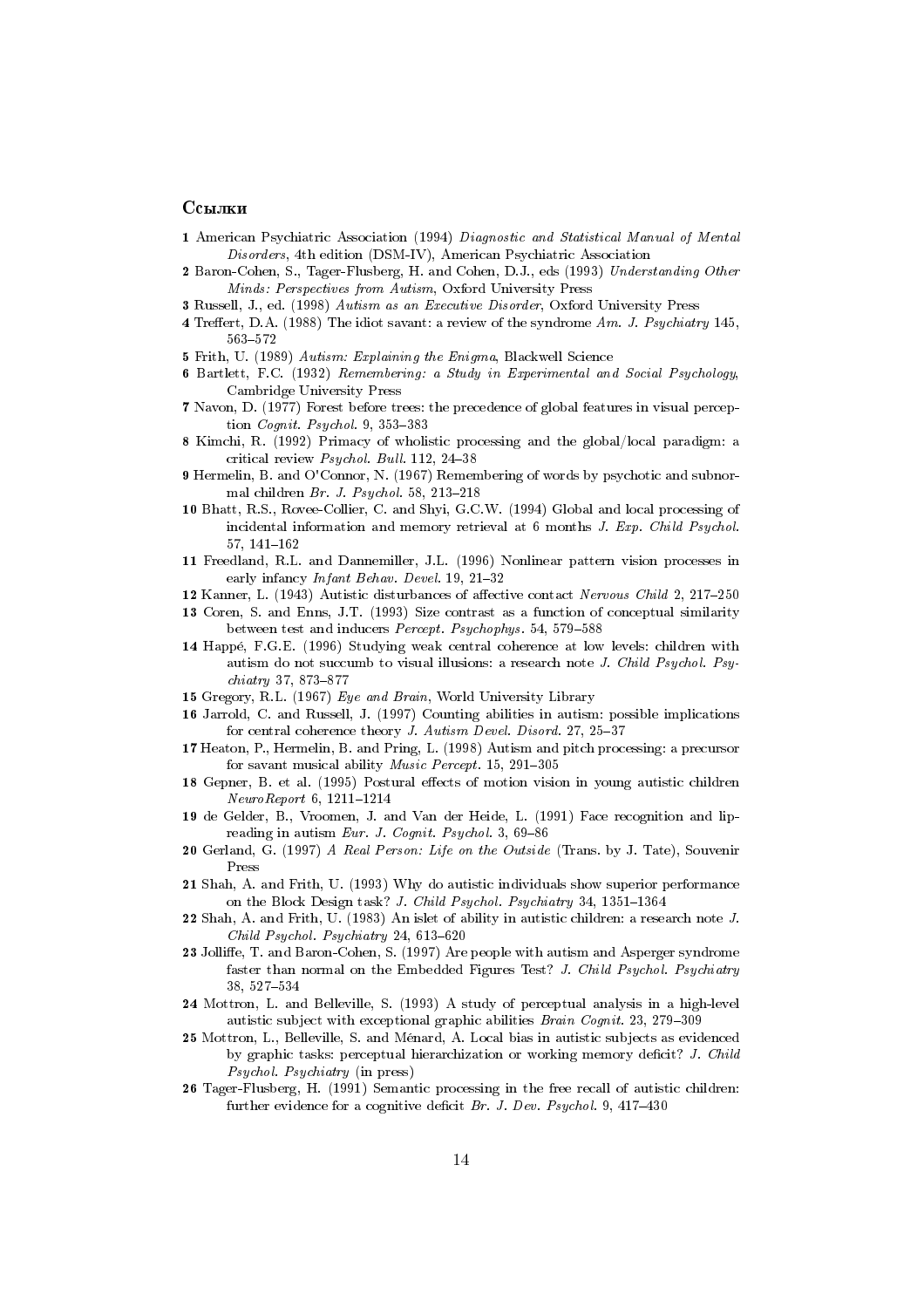- 27 Frith, U. and Snowling, M. (1983) Reading for meaning and reading for sound in autistic and dyslexic children J. Dev. Psychol. 1, 329-342
- 28 Snowling, M. and Frith, U. (1986) Comprehension in 'hyperlexic' readers J. Exp. Child Psychol. 42, 392-415
- 29 Happé, F.G.E. (1997) Central coherence and theory of mind in autism: reading homographs in context  $Br. J. Dev. Psychol. 15, 1-12$
- 30 Plaisted, K., O'Riordan, M. and Baron-Cohen, S. (1998) Enhanced visual search for a conjunctive target in autism: a research note J. Child Psychol. Psychiatry 39, 777-783
- 31 Eskes, G.A., Bryson, S.E. and McCormick, T.A. (1990) Comprehension of concrete and abstract words in autistic children J. Autism Dev. Dis. 20, 61-73
- 32 Pring, L. and Hermelin, B. (1993) Bottle, tulip and wineglass: semantic and structural picture processing by savant artists J. Child Psychol. Psychiatry 34, 1365-1385
- 33 Ameli, R. et al. (1988) Visual memory processes in high-functioning individuals with autism J. Autism Dev. Disord. 18, 601-615
- 34 Ozonoff, S. et al. (1994) Executive function abilities in autism and Tourette syndrome: an information processing approach J. Child Psychol. Psychiatry 35, 1015-1032
- 35 Plaisted, K., Swettenham, J. and Rees, E. Children with autism show local precedence in a divided attention task and global precedence in a selective attention task (in press)
- 36 Brian, J.A. and Bryson, S.E. (1996) Disembedding performance and recognition memory in autism/PDD J. Child Psychol. Psychiatry 37, 865-872
- 37 Frith, U. and Happé, F. (1994) Autism: beyond 'theory of mind' Cognition 50, 115-132
- 38 Hobson, R.P., Ouston, J. and Lee, A. (1988) What's in a face? The case of autism Br. J. Psychol. 79, 441-453
- 39 McKelvie, S.J. (1995) Emotional expression in upside-down faces: evidence for configurational and componential processing Br. J. Social Psychol. 34, 325-334
- 40 Takeuchi, A.H. and Hulse, S.H. (1993) Absolute pitch Psychol. Bull. 113, 345-361
- 41 Pring, L., Hermelin, B. and Heavey, L. (1995) Savants, segments, art and autism J. Child Psychol. Psychiatry 36, 1065-1076
- 42 Stoecker, J.J. et al. (1998) Long- and short-looking infants' recognition of symmetrical and asymmetrical forms J. Exp. Child Psychol. 71, 63-78
- 43 Chynn, E.W. et al. (1991) Correlations among field dependence Uindependence, sex, sex-role stereotype and age of preschoolers Percept. Motor Skills 73, 747-756
- 44 Marendaz, C. (1985) Global precedence and field dependence: visual routines? Cahiers de Psychologie Cognitive 5, 727-745
- 45 Kramer, J.H. et al. (1996) Developmental sex differences in global-local perceptual bias Neuropsychology 10, 402-407
- 46 Baron-Cohen, S. and Hammer, J. (1997) Parents of children with Asperger syndrome: what is the cognitive phenotype? J. Cogn. Neurosci. 9, 548-554
- 47 Baron-Cohen, S. et al. (1997) Is there a link between engineering and autism? Autism  $1, 101 - 109$
- 48 Jarrold, C. and Routh, D.A. (1998) Is there really a link between engineering and autism? A reply to Baron-Cohen et al. Autism 2, 281-289
- 49 Piven, J. et al. (1995) An MRI study of brain size in autism Am. J. Psychiatry 152, 1145-1149
- 50 Cohen, I.L. (1994) An artificial neural network analogue of learning in autism Biol.  $Psychiatry$  36, 5-20
- 51 Witkin, H.A. et al. (1971) A Manual for the Embedded Figures Test, Consulting Psychologists Press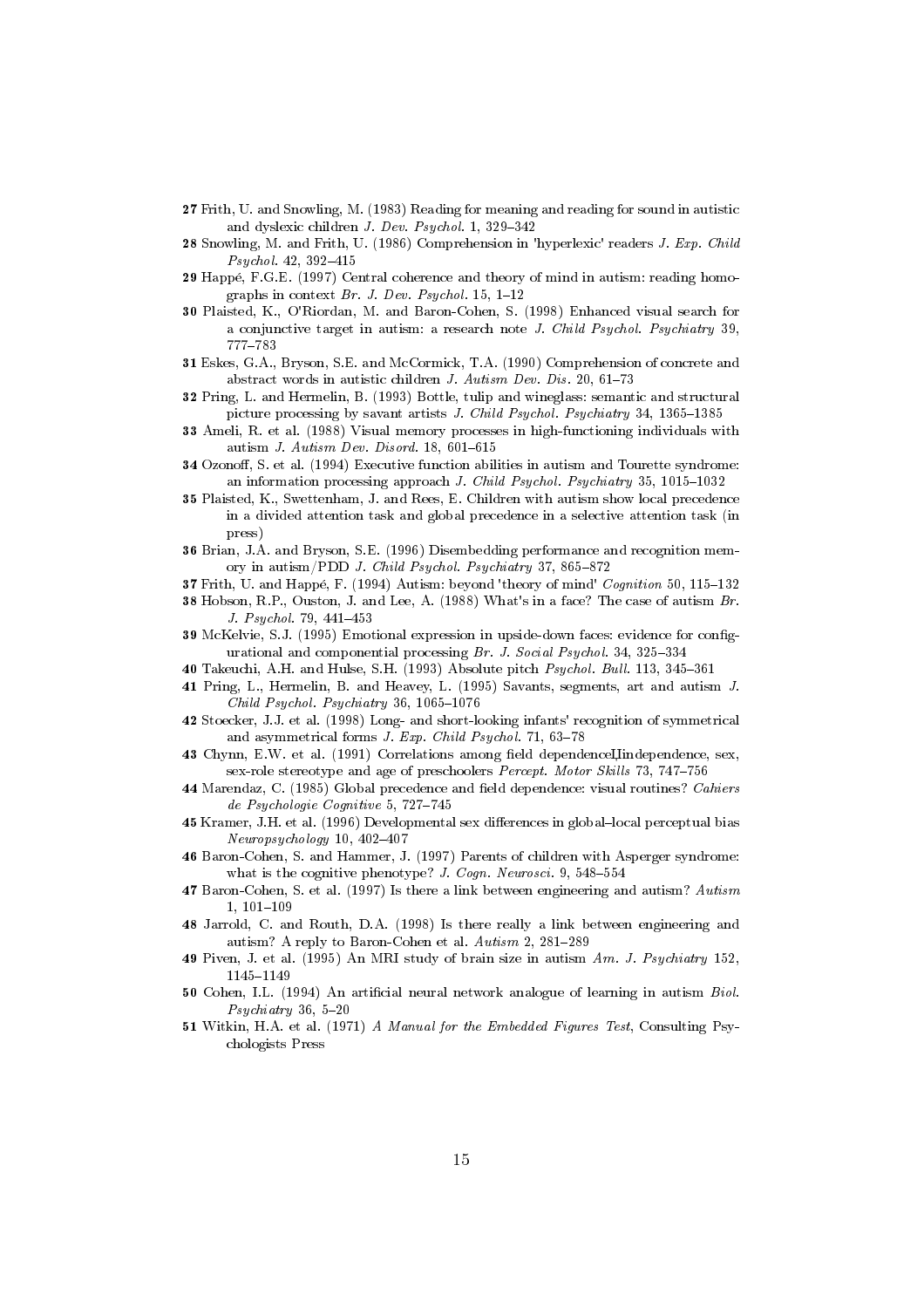

Рис. 1. Люди с аутизмом менее других подвержены стандартным зрительным иллюзиям. В (А), кругах Титченера, присутствие соседних кругов влияет на нашу способность судить, действительно ли у внутренних кругов одинаковый размер. Люди с аутизмом, которые, по-видимому, воспринимают такие фигуры менее едино, в большей степени способны противостоять этому "побуждающему контексту", и потому меньше, чем обычные люди, поддаются таким иллюзиям<sup>14</sup> (двумерные условия) (В). Когда фигуры искусственно разъединяются (трёхмерные условия), контрольные группы выполняют задание так же хорошо, как и группа с аутизмом. Чёрные столбцы - группа с аутизмом, серые столбцы — группа с небольшими проблемами с обучением, белые столбцы - контрольная нормальная группа.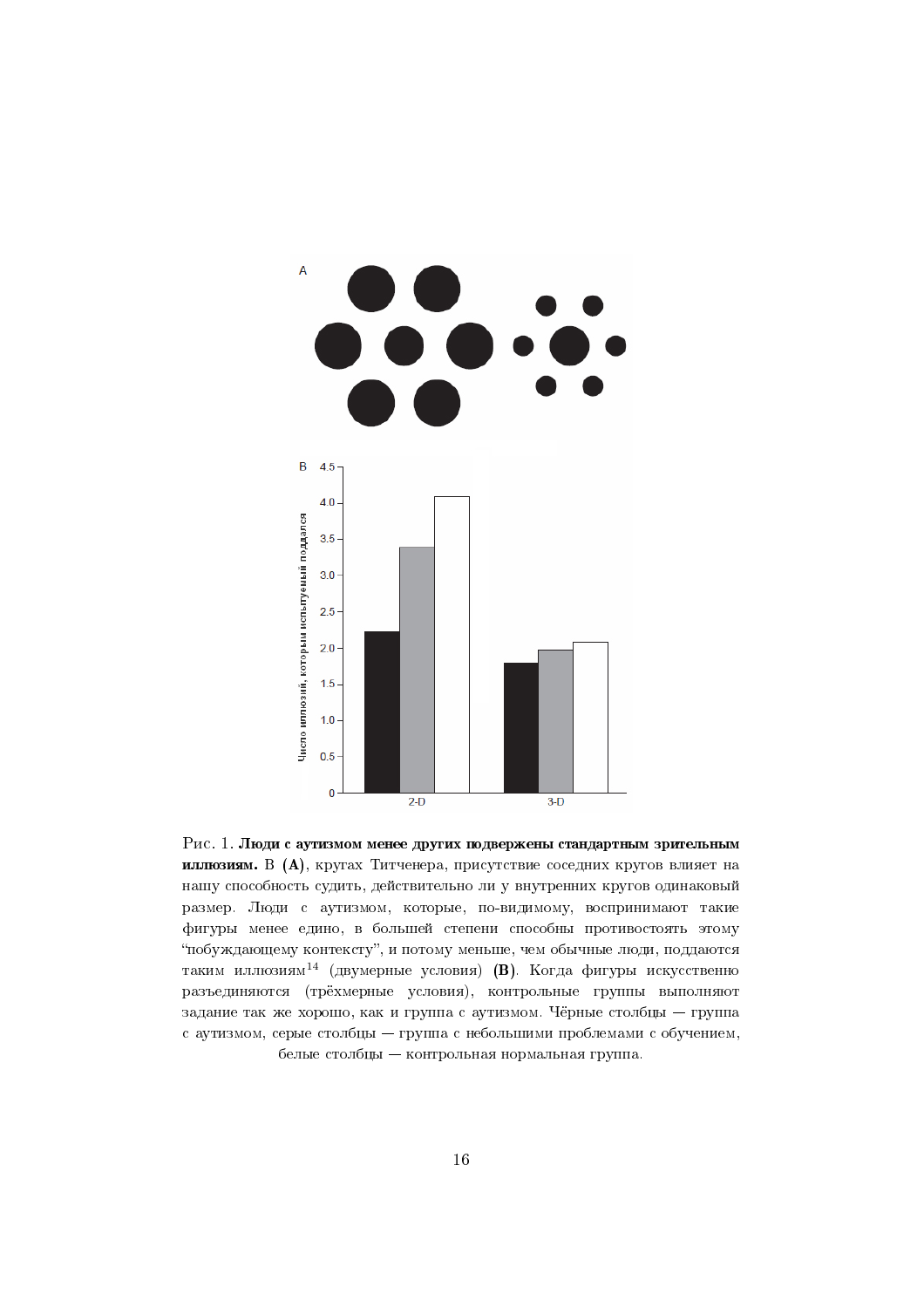

Pис. 2. Субтест кубиков Коса теста Векслера. Испытуемый должен скопировать рисунок, используя кубики с гранями с различным узором (А). Одним из источников затруднений является наша склонность видеть рисунок в целом или гештальт - чёрный ромб, а не четыре чёрных треугольника, из которых он должен быть составлен. Предварительное сегментирование рисунка, следовательно, содействует выполнению задания, разбивая гештальт. Люди с аутизмом не поддаются гештальту и легко воспринимают рисунок в виде составляющих его блоков. Это делает их очень успешными на стандартном субтесте кубиков Коса, а условие предварительной сегментации мало помогает им<sup>21</sup> по сравнению с лицами с общими проблемами с обучением (B). Сплошная линия - группа с аутизмом, пунктирная линия - группа с общими проблемами с обучением.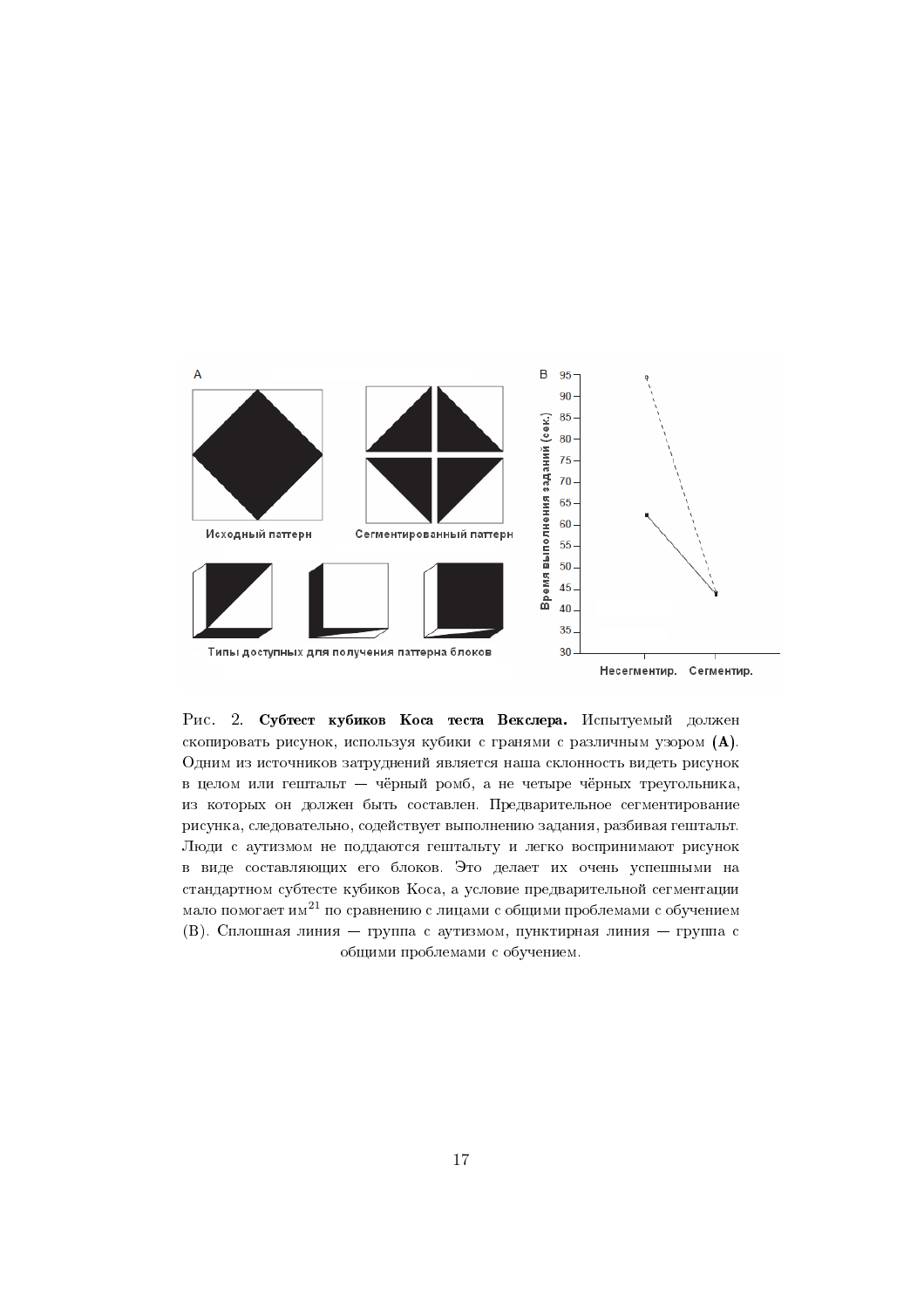

Рис. 3. Тест замаскированных фигур (ТЗФ). В этом тесте испытуемый должен найти малую часть (показана слева) в целой фигуре (справа). Это затрудняется выступанием на первый план общей формы. Люди с аутизмом превосходны как в детском, так и во взрослом  $T3\Phi^{51}$  (верхний и нижний рисунки соответственно), возможно потому, что не соблазняются гештальтом и находят части столь же значимыми, как и целое<sup>22</sup>.